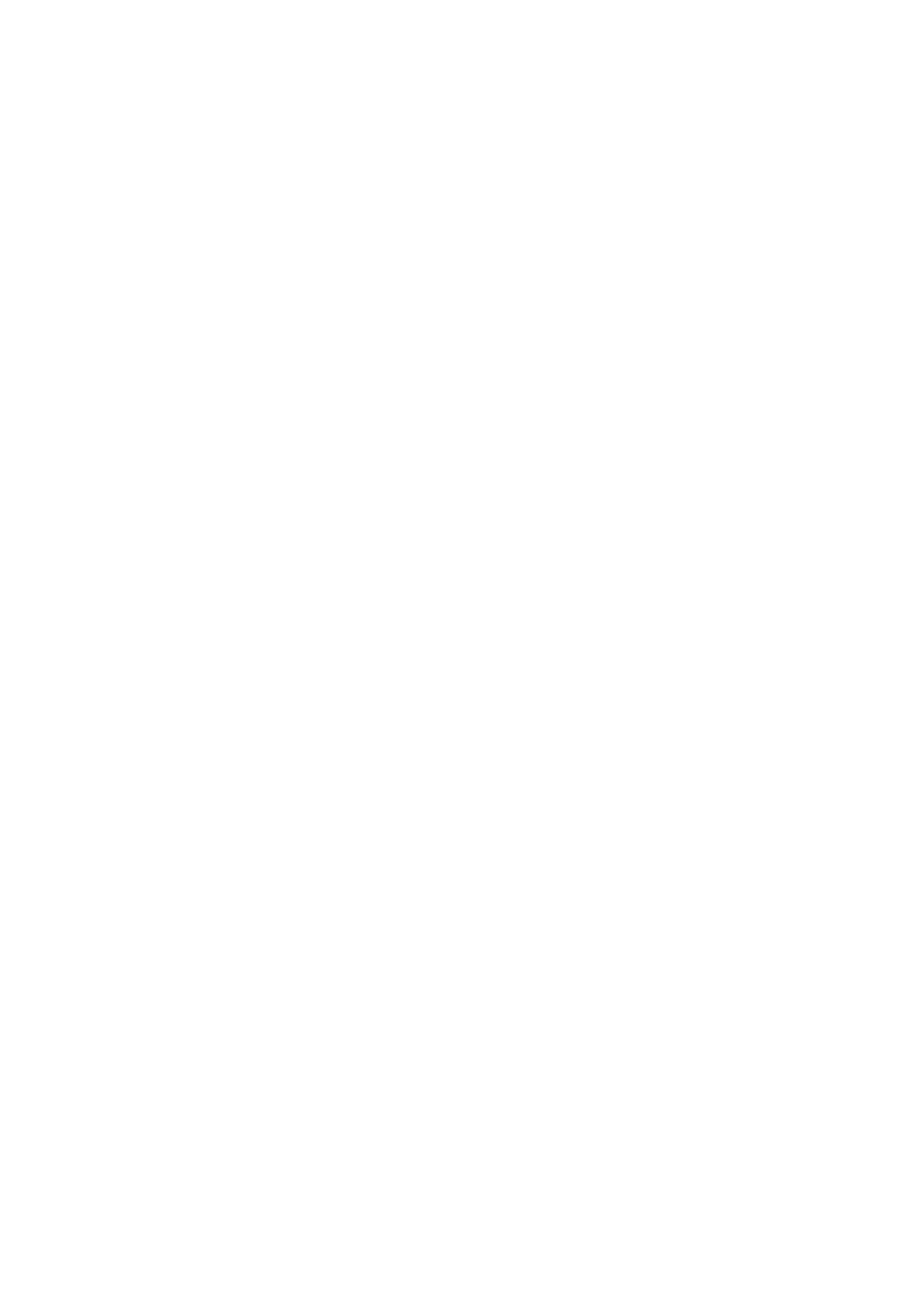## **Content**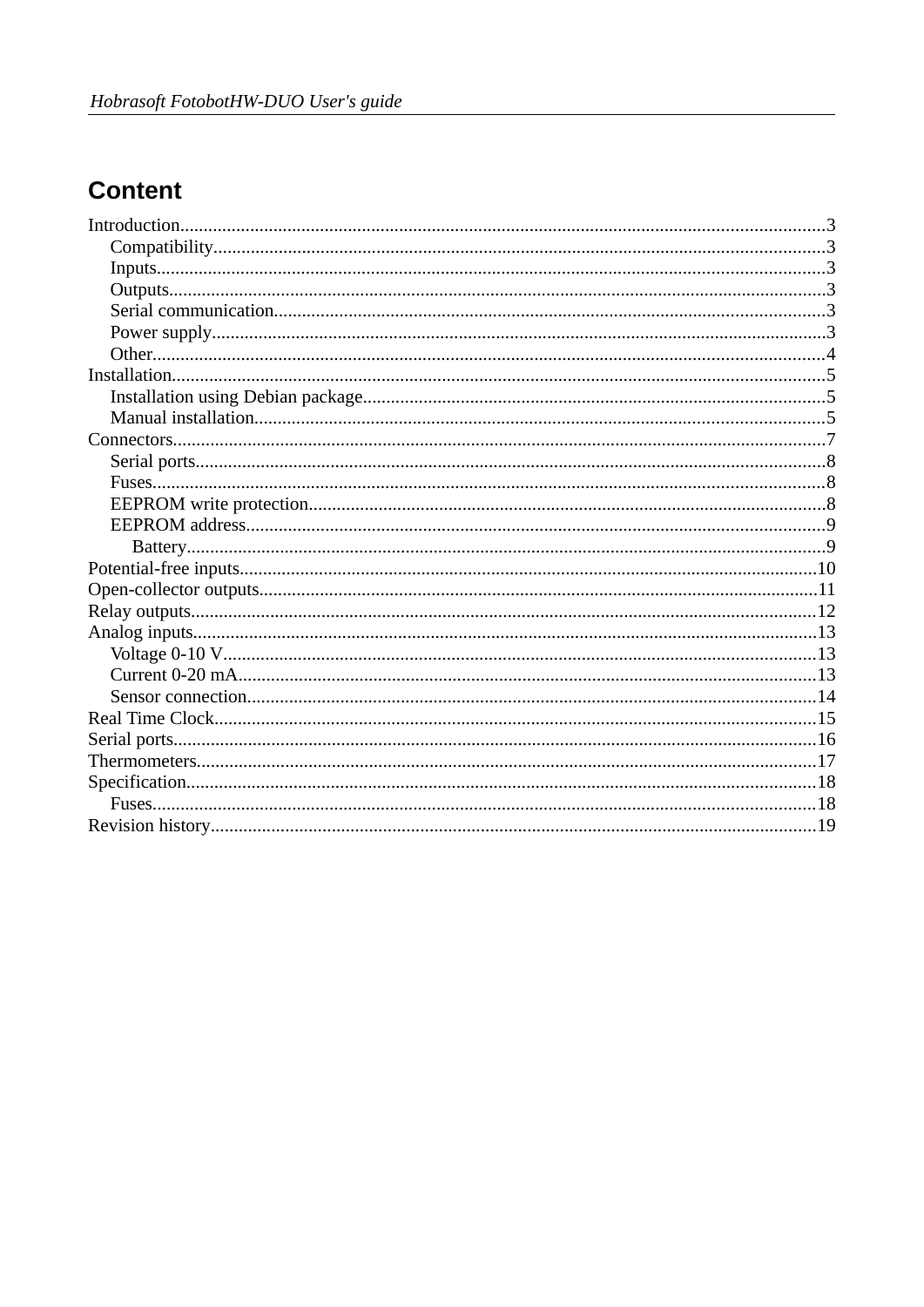# <span id="page-3-5"></span>**Introduction**

## <span id="page-3-4"></span>**Compatibility**

The FotobotHW-DUO board is compatible with BeagleBone computers:

- BeagleBone Black
- BeagleBone Industrial
- not tested with BeagleBone Wifi or BeagleBone Green

The FotobotHW-DUO board do not collide with other peripheral placed in BeagleBone Black (HDMI, eEEMC).

#### <span id="page-3-3"></span>**Inputs**

- 2× potential-free inputs for buttons, relays contact etc.
- $-$  2× analog inputs 0-10 V or 0-20 mA
- One-wire bus for DS18B20 thermometers

#### <span id="page-3-2"></span>**Outputs**

- 2× open collector output
- $-$  2× switching relay

#### <span id="page-3-1"></span>**Serial communication**

- 2× RS232, only RXD and TXD signals
- Output voltage typical ±9 V, minimal ±5.5 V with load impedance 3 kΩ

#### <span id="page-3-0"></span>**Power supply**

– 7-24 V DC, max. 1.25 A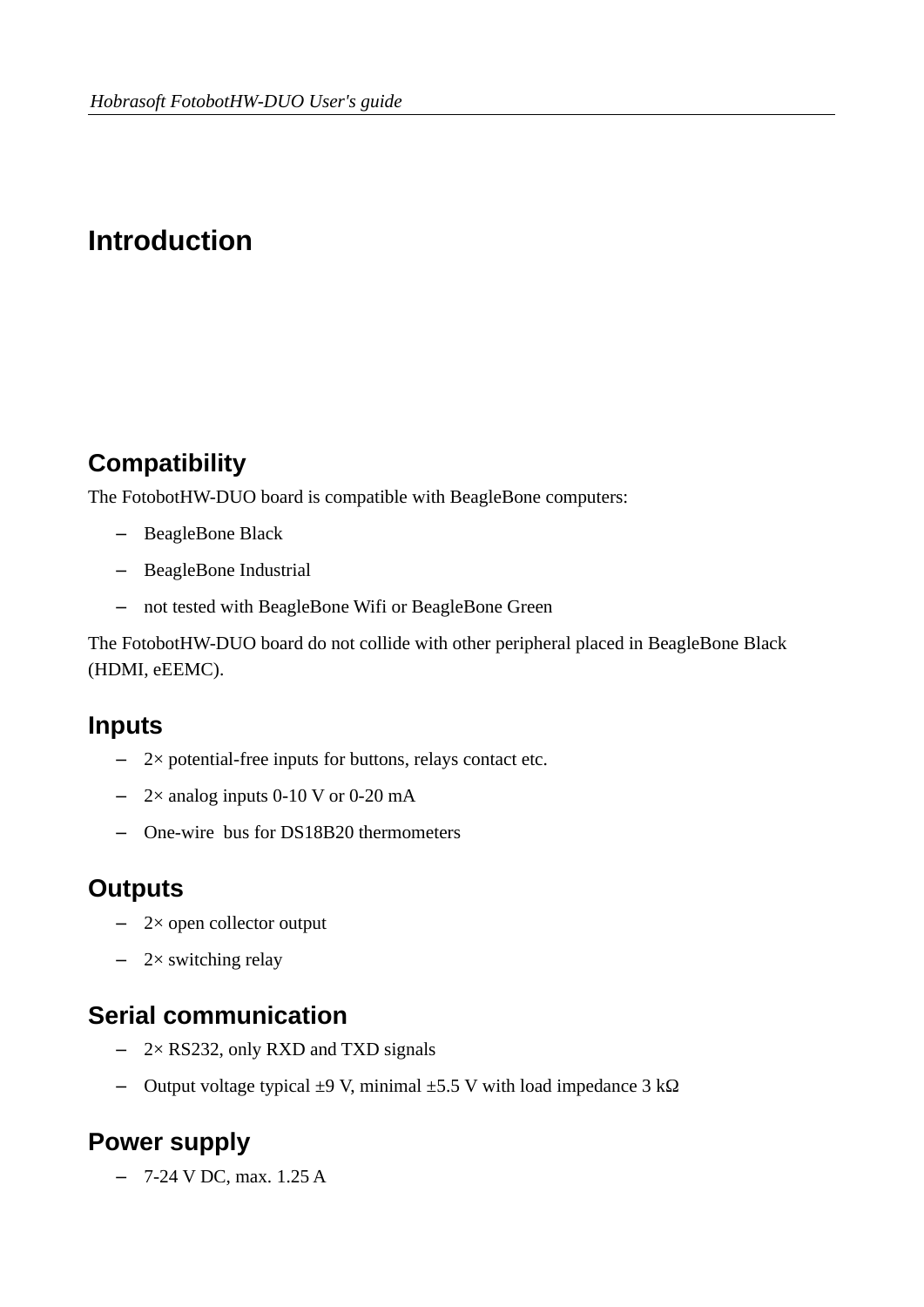## <span id="page-4-0"></span>**Other**

– Real time clock with battery backup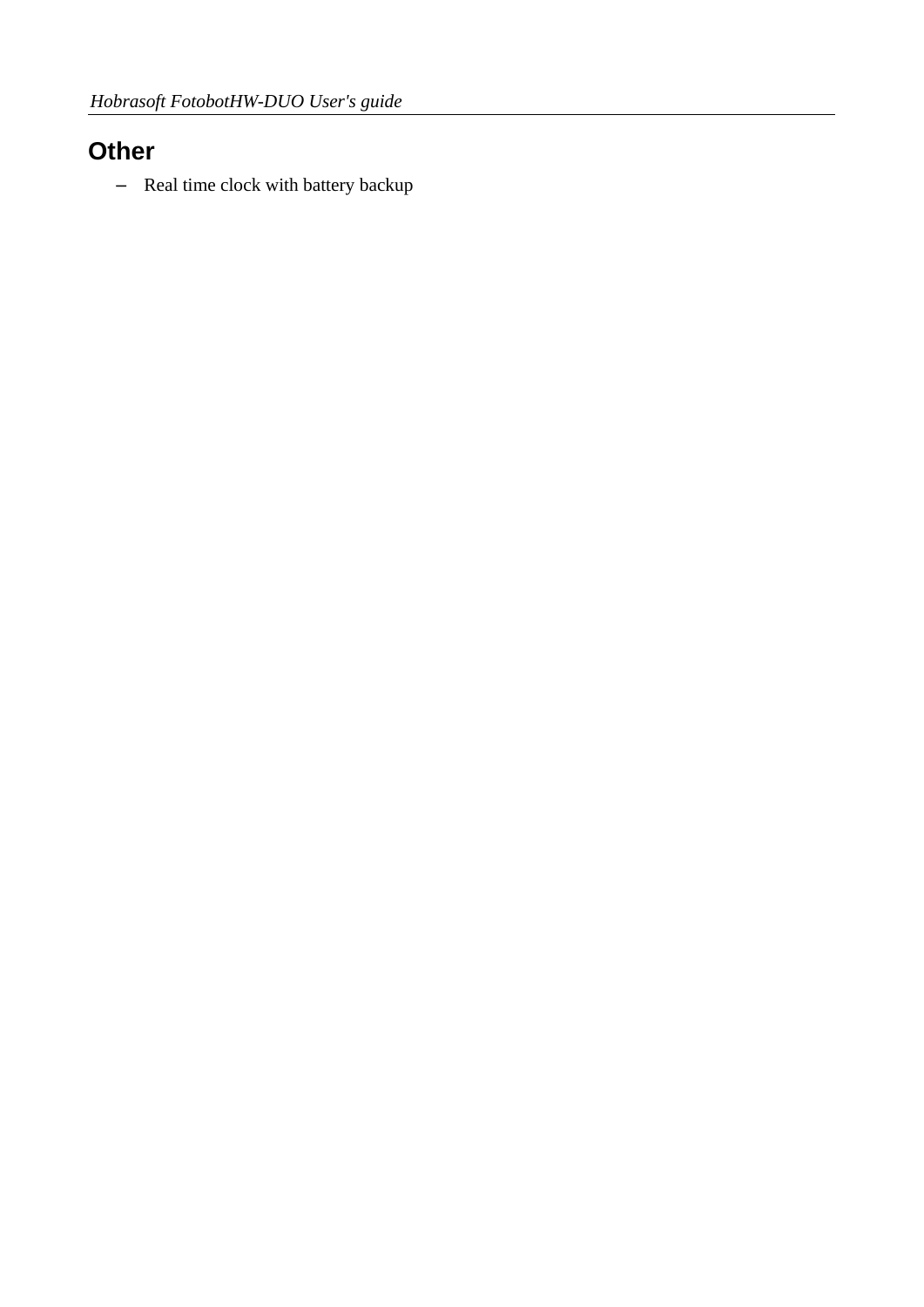# <span id="page-5-2"></span>**Installation**

The installation process expects that Debian 9 with Linux kernel 4.4 and uBoot overlays are used:

<https://beagleboard.org/latest-images>

## <span id="page-5-1"></span>**Installation using Debian package**

Download debian package for the FotobotHW-DUO board:

https://www.hobrasoft.cz/en/hardware/duo

Install the package:

dpkg -i hobrasoft-duo-1.0.0-armhf.deb

Then reboot your BeagleBone. After reboot the board should be detected and initialized.

#### <span id="page-5-0"></span>**Manual installation**

Download firmware for the FotobotHW-DUO board:

https://www.hobrasoft.cz/en/hardware/duo

Compile the firmware in your BeagleBone using dtc and copy the dtbo file to /usr/firmware:

dtc -q -O dtb -@ -o HOBRASOFT-DUO-00A0.dtbo HOBRASOFT-DUO-00A0.dts cp HOBRASOFT-DUO-00A0.dtbo /usr/firmware

Warnings *Node /fragment@0 has a unit name, but no reg property* can be ignored safely.

Edit the /boot/uEnv.txt file, check that the u-Boot overlays are enabled:

enable\_uboot\_overlays=1

Then reboot the system. After reboot the board should be detected and initialized.

Real time clock (RTC) uses rtc\_mcp7941x kernel module. Initialization should be made during the system startup:

echo mcp7941x 0x6f > /sys/class/i2c-adapter/i2c-2/new\_device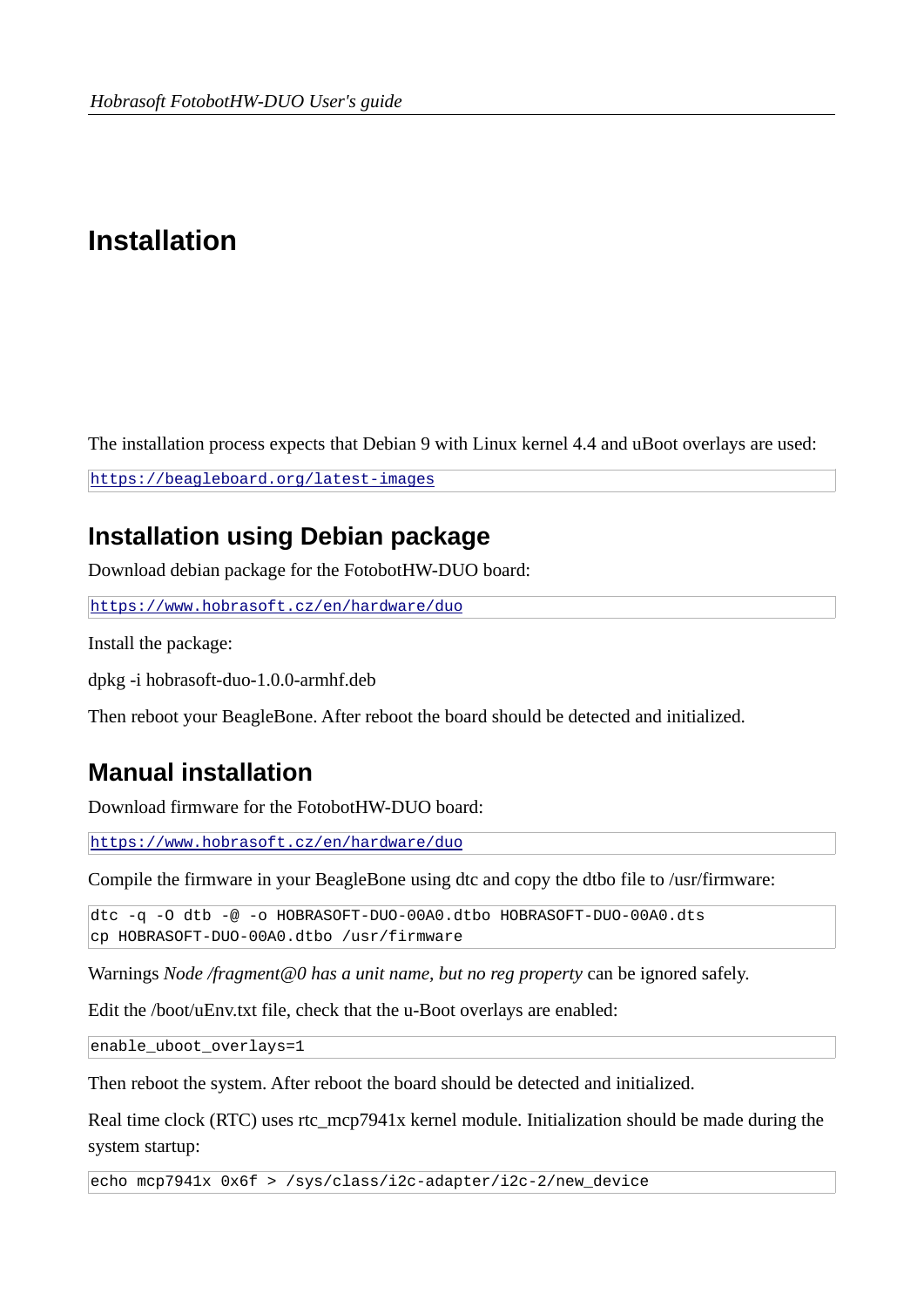Then the RTC can be accessed using /dev/rtc1.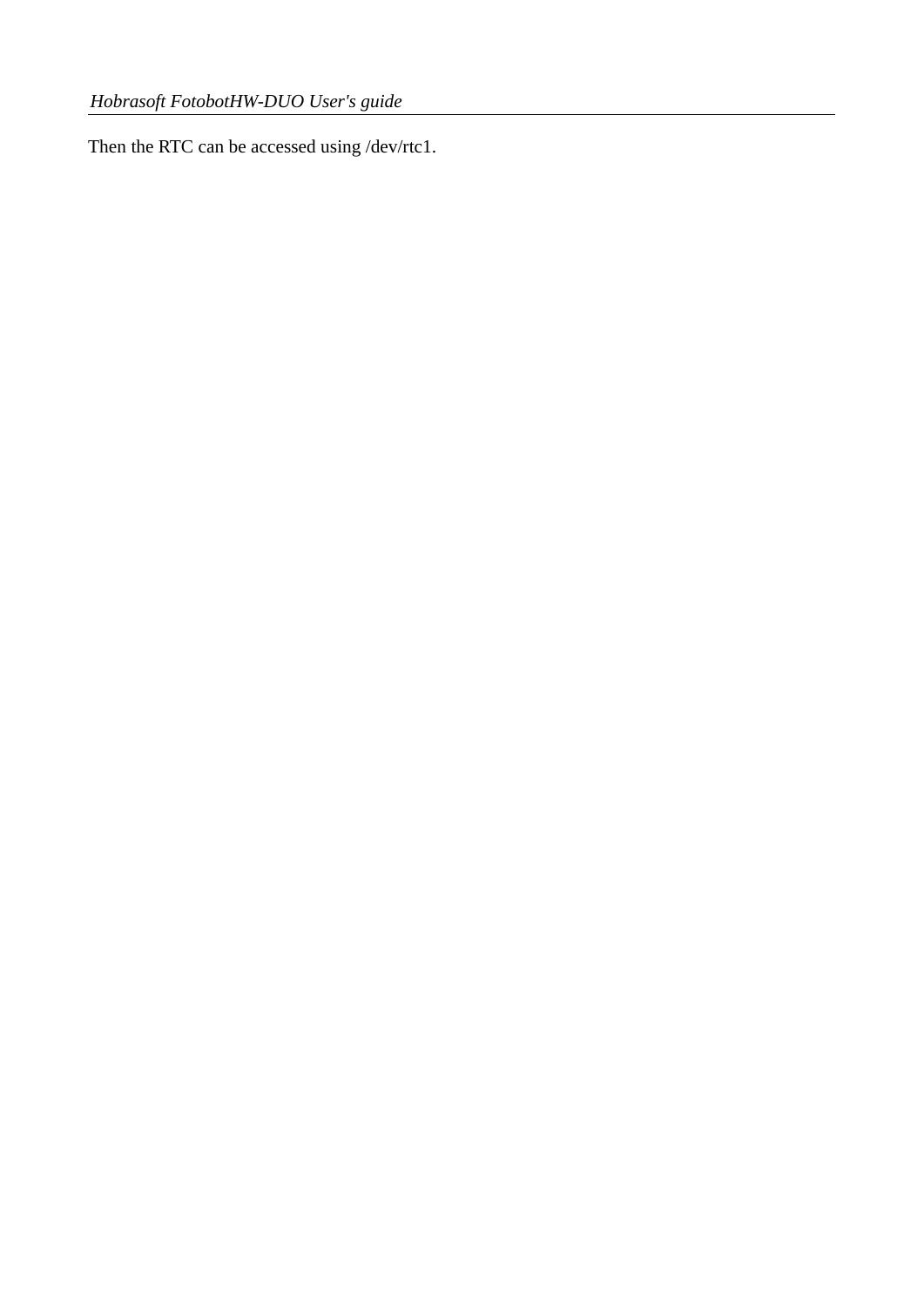## <span id="page-7-0"></span>**Connectors**

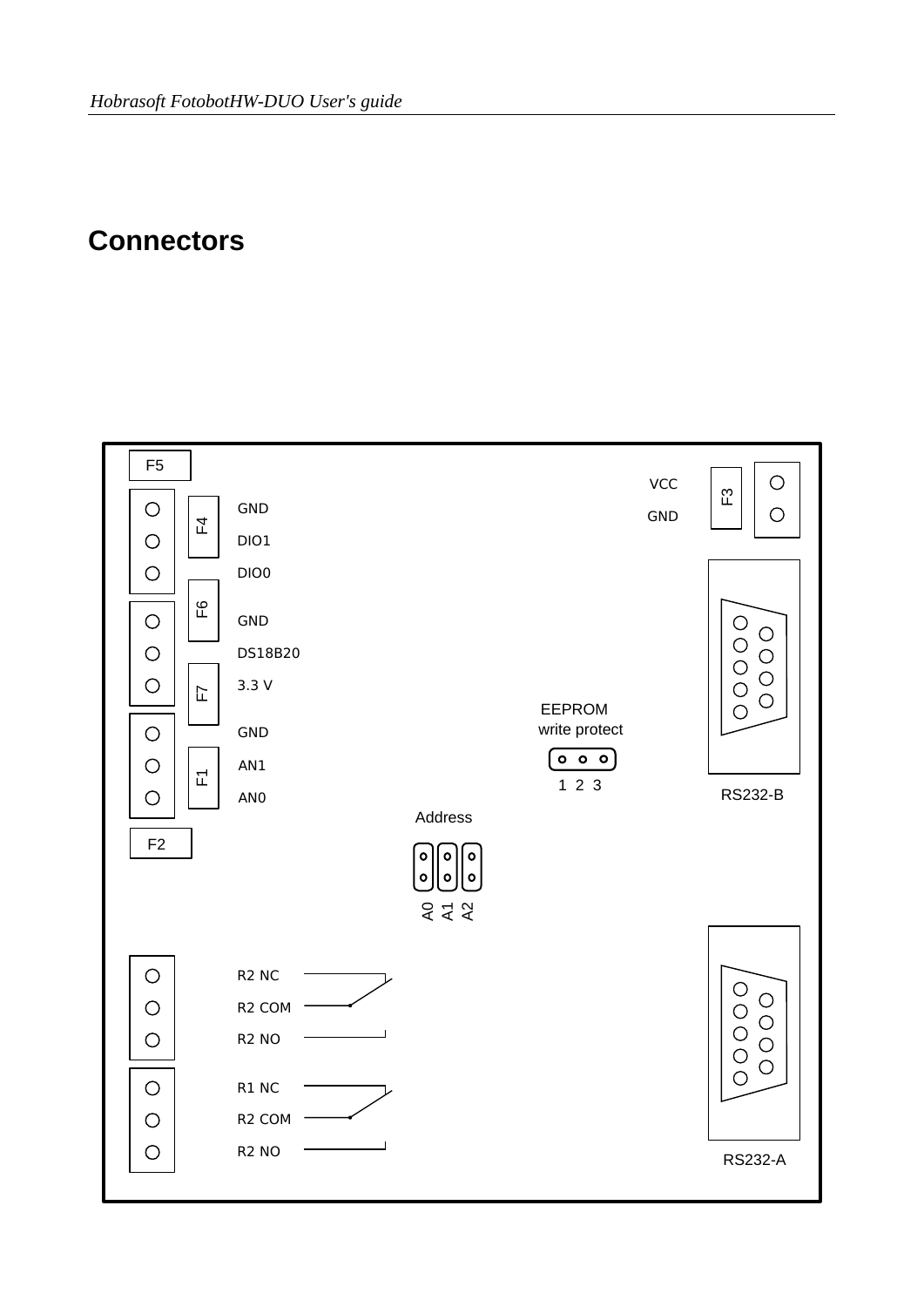| Hobrasoft FotobotHW-DUO User's guide |  |
|--------------------------------------|--|
|--------------------------------------|--|

|                               | Input              | Output             | Pins         | Control                                |
|-------------------------------|--------------------|--------------------|--------------|----------------------------------------|
| <b>GND</b>                    |                    |                    |              |                                        |
| DIO1                          | gpio67             | gpio68             | P8.8, P8.11  |                                        |
| DIO <sub>0</sub>              | gpio <sub>66</sub> | gpio <sub>45</sub> | P8.7, P8.10  |                                        |
| <b>GND</b>                    |                    |                    |              |                                        |
| <b>DS18B20</b>                |                    |                    | P8.9         |                                        |
| 3.3V                          |                    |                    |              |                                        |
| <b>GND</b>                    |                    |                    |              |                                        |
| AN1                           | AIN1               |                    | P9.39, P9.27 | gpio115: 0=0-10V, 1=0-20mA             |
| AN <sub>0</sub>               | AIN <sub>0</sub>   |                    |              | P9.40, P9.23 gpio49: 0=0-10V, 1=0-20mA |
| R <sub>2</sub> N <sub>C</sub> |                    |                    |              |                                        |
| R <sub>2</sub> COM            |                    | gpio <sub>50</sub> | P9.14        |                                        |
| R <sub>2</sub> NO             |                    |                    |              |                                        |
| R1 NC                         |                    |                    |              |                                        |
| R1 COM                        |                    | gpio <sub>51</sub> | P9.16        |                                        |
| R <sub>1</sub> NO             |                    |                    |              |                                        |

## <span id="page-8-2"></span>**Serial ports**

|             | Pins         | Device     |
|-------------|--------------|------------|
| $ RS232-A$  | P9.26, P9.24 | /dev/ttyS1 |
| $ RS232-B $ | P9.22, P9.21 | /dev/ttyS2 |

The system device names are /dev/ttyS1 and /dev/ttyS2 usually. They depends on distribution and Linux version used.

#### <span id="page-8-1"></span>**Fuses**

| F1             | AN <sub>1</sub>          | 80 mA           |
|----------------|--------------------------|-----------------|
| F <sub>2</sub> | AN <sub>0</sub>          | 80 mA           |
| F <sub>3</sub> | <b>VCC</b>               | 1.25A           |
| F <sub>4</sub> | DIO <sub>0</sub>         | $80 \text{ mA}$ |
| F <sub>5</sub> | DIO1                     | $80 \text{ mA}$ |
| F <sub>6</sub> | DS18B20 signal           | 80 mA           |
| F7             | <b>DS18B20 VCC 3.3 V</b> | $80 \text{ mA}$ |

# <span id="page-8-0"></span>**EEPROM write protection**

| All open | <b>EEPROM</b> protected     |
|----------|-----------------------------|
|          | <b>EEPROM</b> write enabled |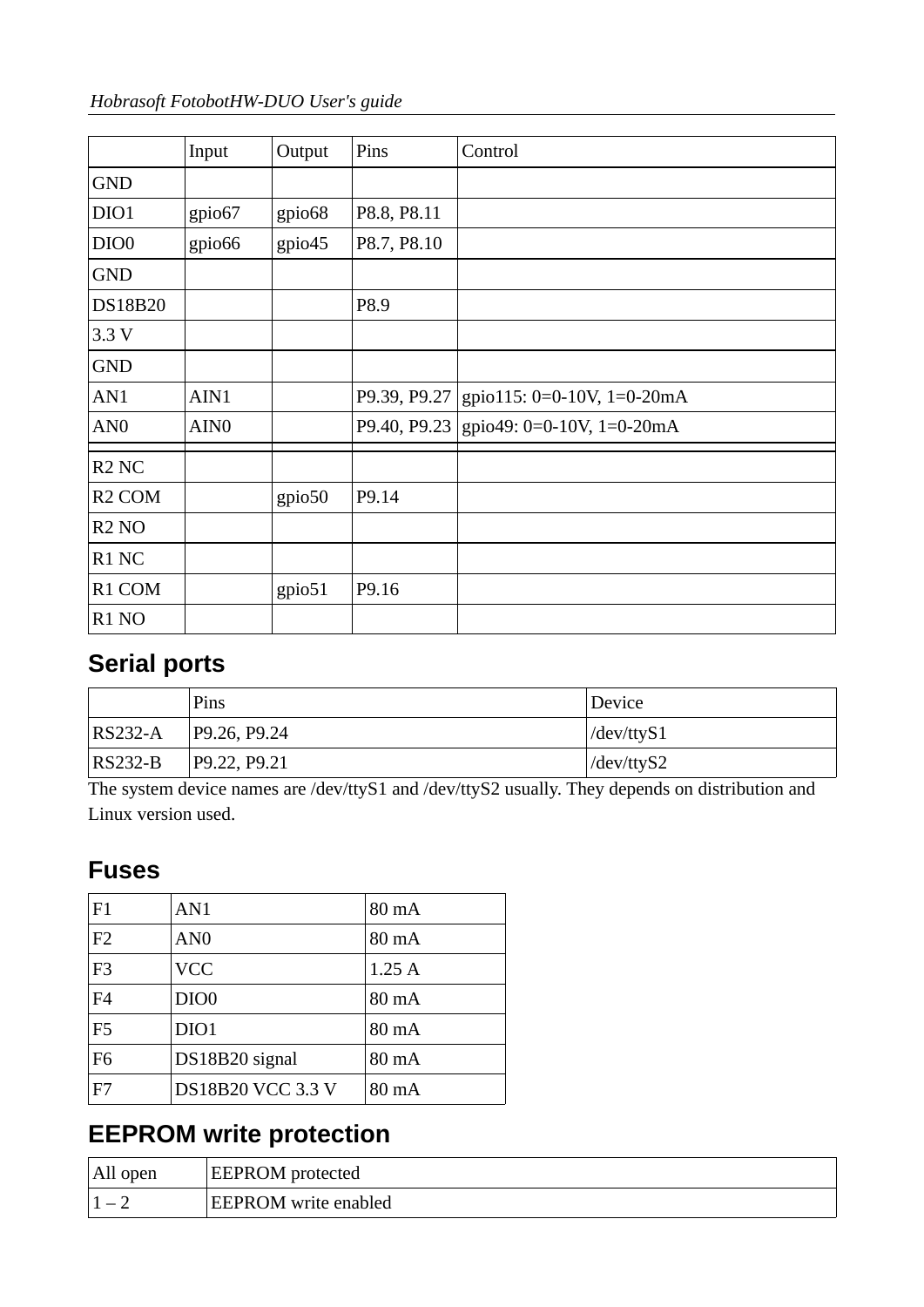$\boxed{2-3}$  EEPROM write protection controlled by gpio3\_21 (P9.25)

Note: The EEPROM is programmed during production. Do not change it's content unless you know what you are doing.

#### <span id="page-9-1"></span>**EEPROM address**

| A <sub>0</sub> | A1    | A <sub>2</sub> | <b>Address</b> |
|----------------|-------|----------------|----------------|
| open           | open  | open           | $57$ - default |
| close          | open  | open           | 56             |
| open           | close | l open         | - 55           |
| close          | close | open           | 54             |

#### <span id="page-9-0"></span>**Battery**

Use CR2032 battery for RTC backup.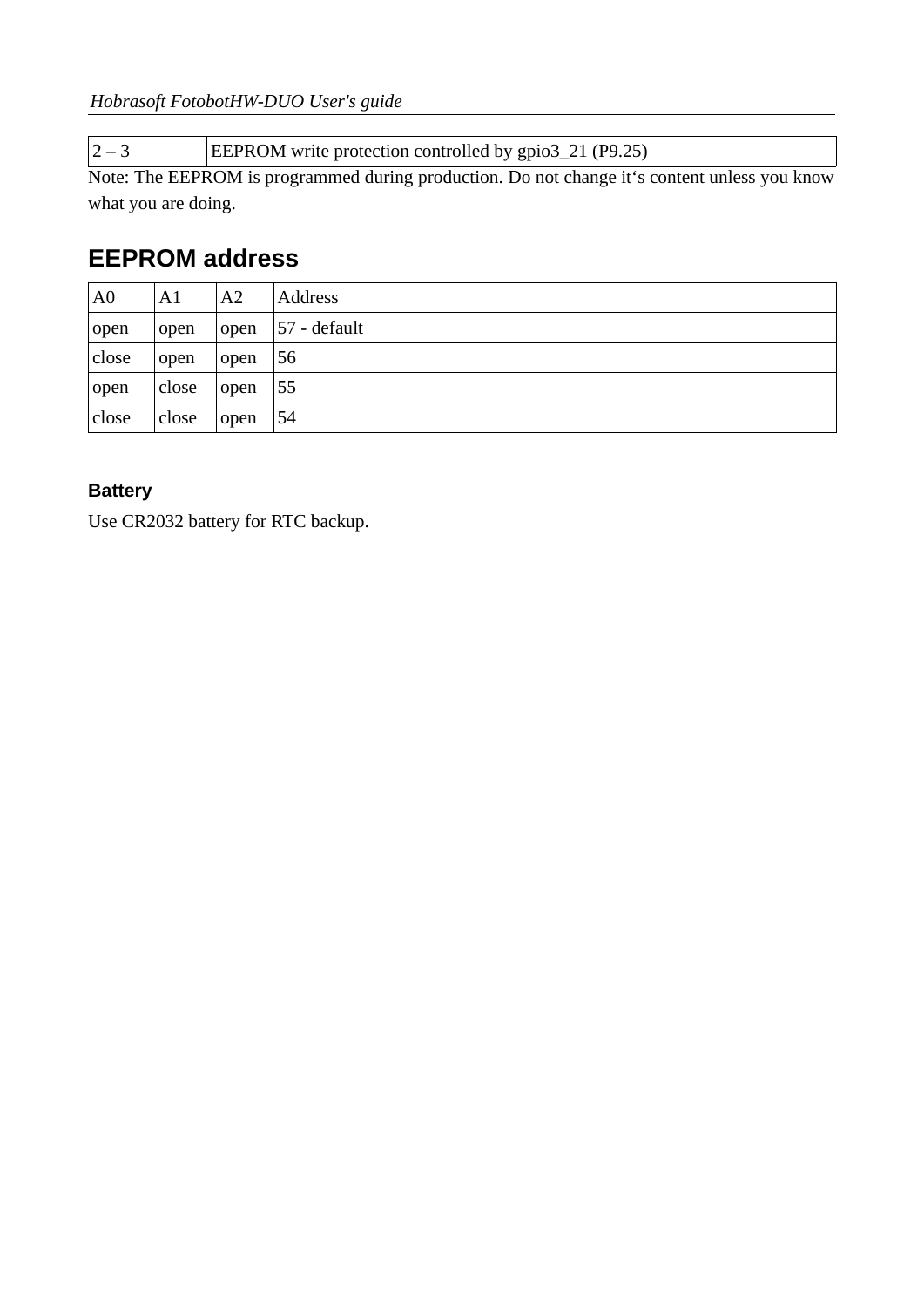## <span id="page-10-0"></span>**Potential-free inputs**

Potential-free inputs can be used to connect buttons, relay contacts etc. Inputs share their connector pins with outputs. The input and output can be used at the same time with limitation. If you set the digital output to 1, then the digital input will be always read as 0.

Export the GPIO pins for the inputs and outputs and set the pins. This should be made only once when starting your application:

|  | echo 66 > /sys/class/gpio/export            |  | # DIO0 input       |
|--|---------------------------------------------|--|--------------------|
|  | echo 67 > /sys/class/gpio/export            |  | # DIO1 input       |
|  | echo in > /sys/class/gpio/gpio66/direction  |  |                    |
|  | echo in > /sys/class/gpio/gpio67/direction  |  |                    |
|  | echo 68 > /sys/class/gpio/export            |  | # DIO0 output      |
|  | echo 45 > /sys/class/gpio/export            |  | # DIO1 output      |
|  | echo out > /sys/class/gpio/gpio68/direction |  |                    |
|  | echo out > /sys/class/gpio/gpio45/direction |  |                    |
|  | echo 0 > /sys/class/gpio/gpio68/value       |  | # Open DIO0 output |
|  | echo 0 > /sys/class/gpio/gpio45/value       |  | # Open DIO1 output |

You can read input 0 using:

cat /sys/class/gpio/gpio66/value

You can read input 1 using:

cat /sys/class/gpio/gpio67/value

Value 1 means that the input is opened. Value 0 means that the input is connected to ground.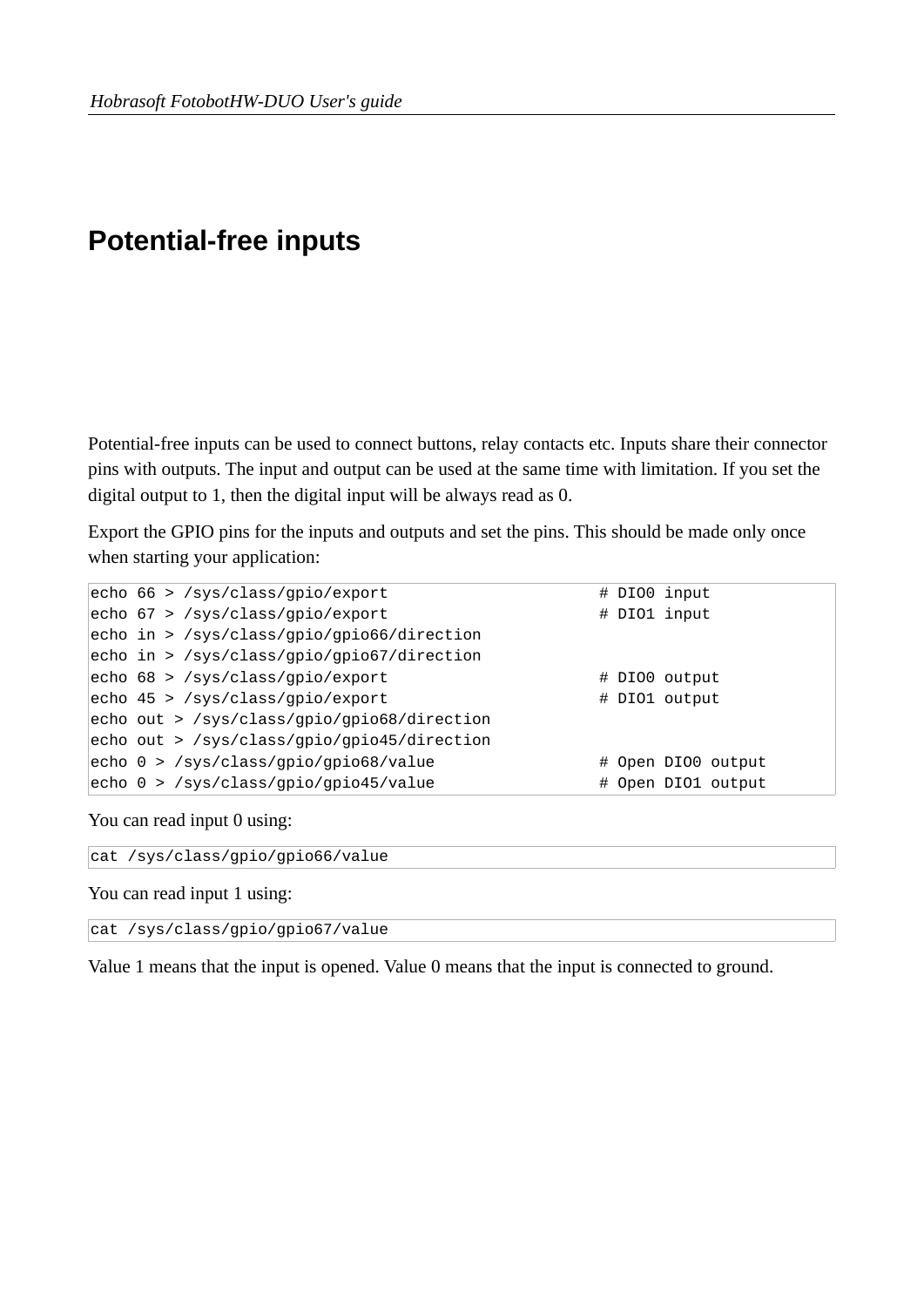# <span id="page-11-0"></span>**Open-collector outputs**

Outputs share their connector pins with outputs. The input and output can be used at the same time with limitation. If you set the digital output to 1, then the digital input will be always read as 0.

Export the GPIO pins for the outputs and set the pins. This should be made only once when starting your application:

echo 68 > /sys/class/gpio/export echo 45 > /sys/class/gpio/export echo out > /sys/class/gpio/gpio68/direction echo out > /sys/class/gpio/gpio45/direction You can open the DIO0 collector output using: echo 0 > /sys/class/gpio/gpio68/value You can close the DIO0 collector output using: echo 1 > /sys/class/gpio/gpio68/value You can open the DIO1 collector output using: echo 0 > /sys/class/gpio/gpio45/value You can close the DIO1 collector output using:

echo 1 > /sys/class/gpio/gpio45/value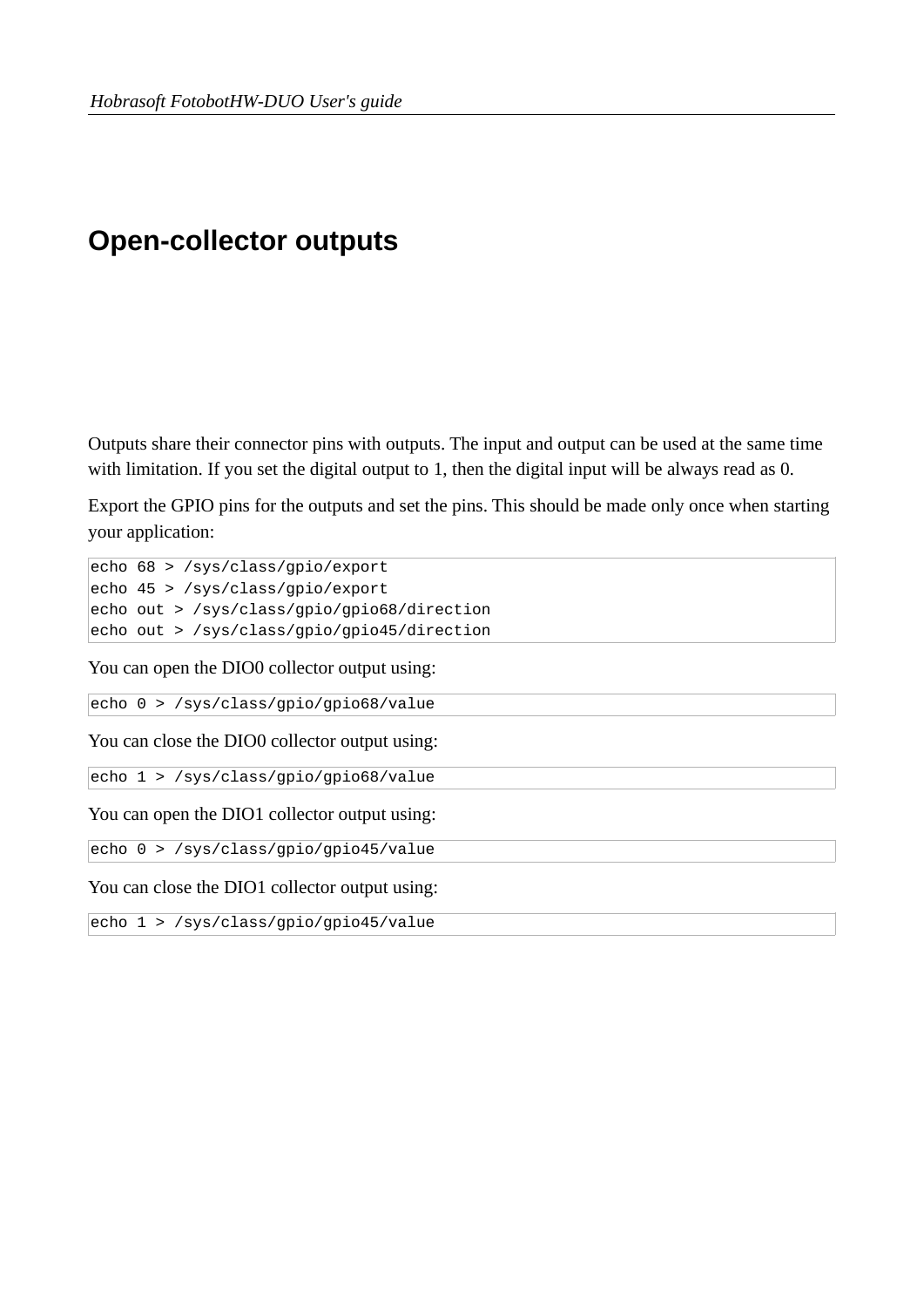## <span id="page-12-0"></span>**Relay outputs**

Export the GPIO pins for the relays and set the pins. This should be made only once when starting your application:

echo 51 > /sys/class/gpio/export echo 50 > /sys/class/gpio/export echo out > /sys/class/gpio51/direction echo out > /sys/class/gpio50/direction

Then you can control relays writing 1 or 0 to value file.

Set the relay 1 on and off:

echo 1 > /sys/class/gpio51/value echo 0 > /sys/class/gpio51/value

Set the relay 2 on and off:

echo 1 > /sys/class/gpio50/value echo 0 > /sys/class/gpio50/value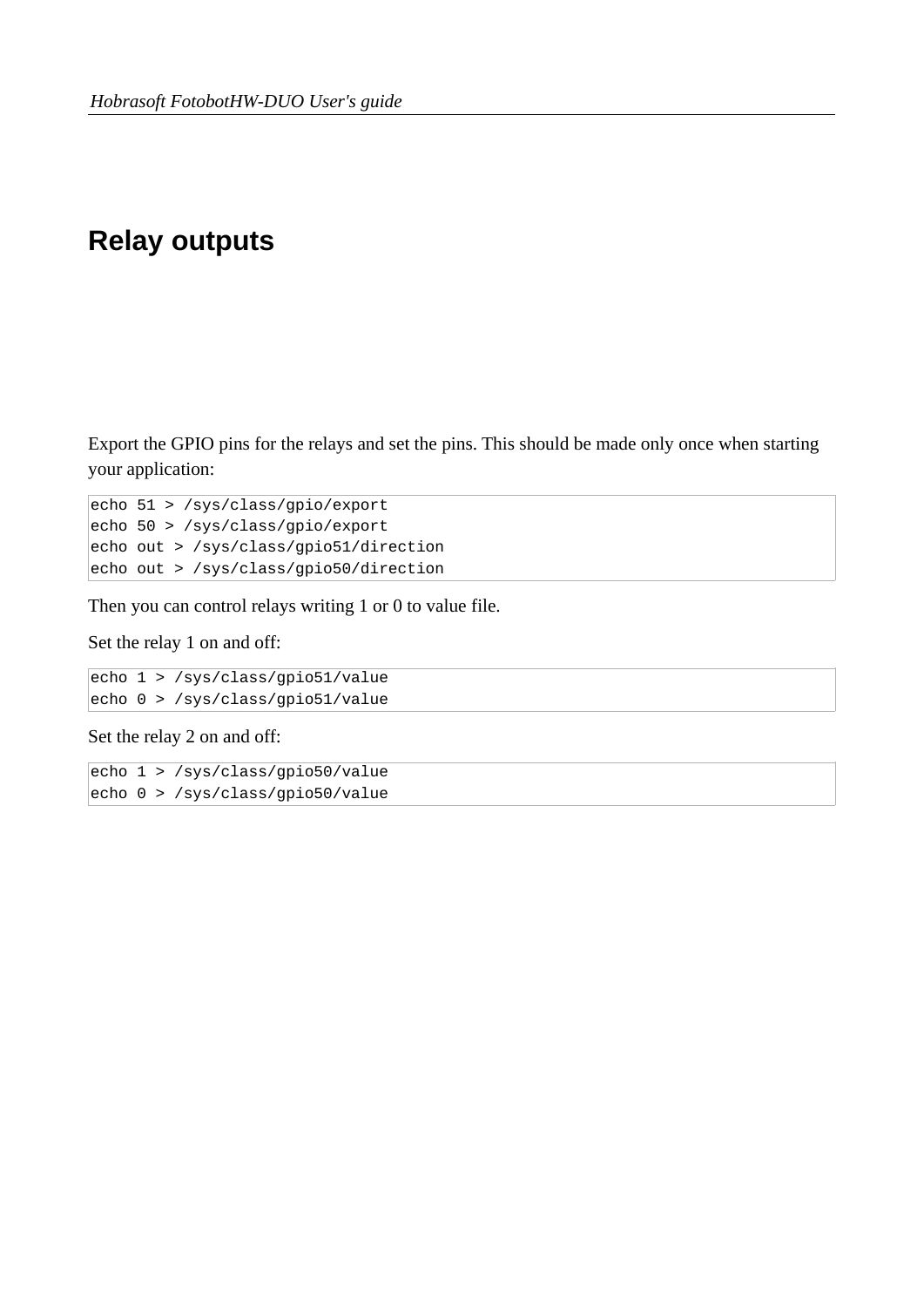# <span id="page-13-2"></span>**Analog inputs**

Analog inputs can measure voltage 0-10 V and current 0-20 mA. The range of each analog input can be set independently.

Export the control GPIO pins. This should be made only once when starting your application:

| echo $115 >$ /sys/class/gpio/export              | # AIN0   |
|--------------------------------------------------|----------|
| echo $49$ > /sys/class/gpio/export               | $#$ ATN1 |
| $ echo\ out  >$ /sys/class/gpio/gpio49/direction |          |
| echo out > /sys/class/gpio/gpio115/direction     |          |

## <span id="page-13-1"></span>**Voltage 0-10 V**

After initialization switch the analog input to voltage mode:

|  | echo $0$ > /sys/class/gpio/gpio115/value | # AIN0 0-10 V |
|--|------------------------------------------|---------------|
|  | echo 0 > /sys/class/gpio/gpio49/value    | # AIN1 0-10 V |

You can read input 0 using:

```
cat /sys/bus/iio/devices/iio:device0/in_voltage0_raw
```
You can read input 1 using:

cat /sys/bus/iio/devices/iio:device0/in\_voltage1\_raw

The value read has to be converted to voltage:

|  | $voltage = value / 4096 * 10$ |  |  |  |
|--|-------------------------------|--|--|--|
|--|-------------------------------|--|--|--|

#### <span id="page-13-0"></span>**Current 0-20 mA**

After initialization switch the analog input to current mode:

|  | echo $1 >$ /sys/class/gpio/gpio115/value |  | # AIN0 0-20 mA |
|--|------------------------------------------|--|----------------|
|  | echo $1 >$ /sys/class/gpio/gpio49/value  |  | # AIN1 0-20 mA |

You can read input 0 using:

cat /sys/bus/iio/devices/iio:device0/in\_voltage0\_raw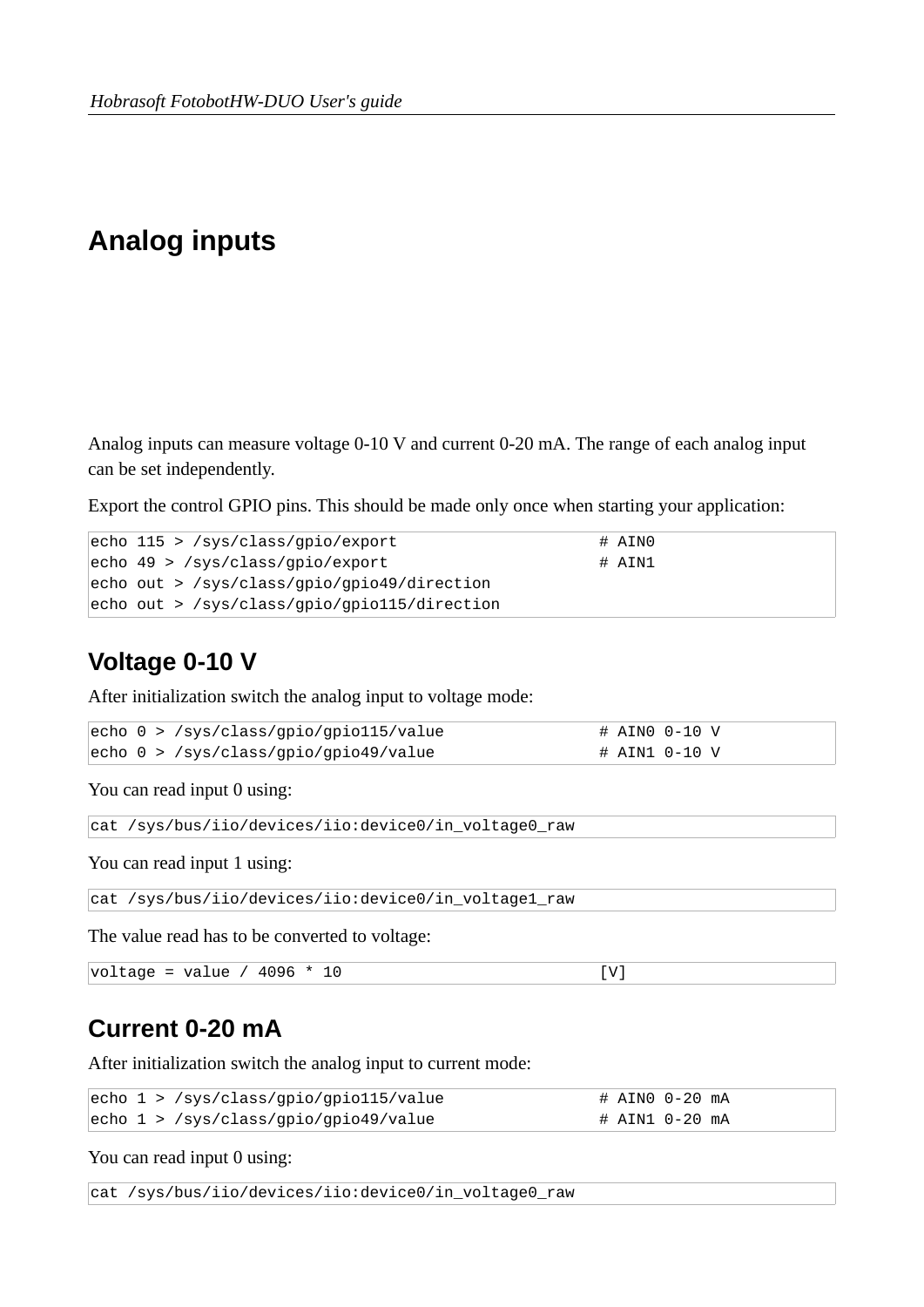You can read input 1 using:

cat /sys/bus/iio/devices/iio:device0/in\_voltage1\_raw

The value read has to be converted to current:

```
current = value / 4096 * 20[mA]
```
#### <span id="page-14-0"></span>**Sensor connection**

When using current loop 0-20 mA, connect the *plus* wire of the sesor to VCC and *minus* wire of the sensor to AN1 or AN0 input.

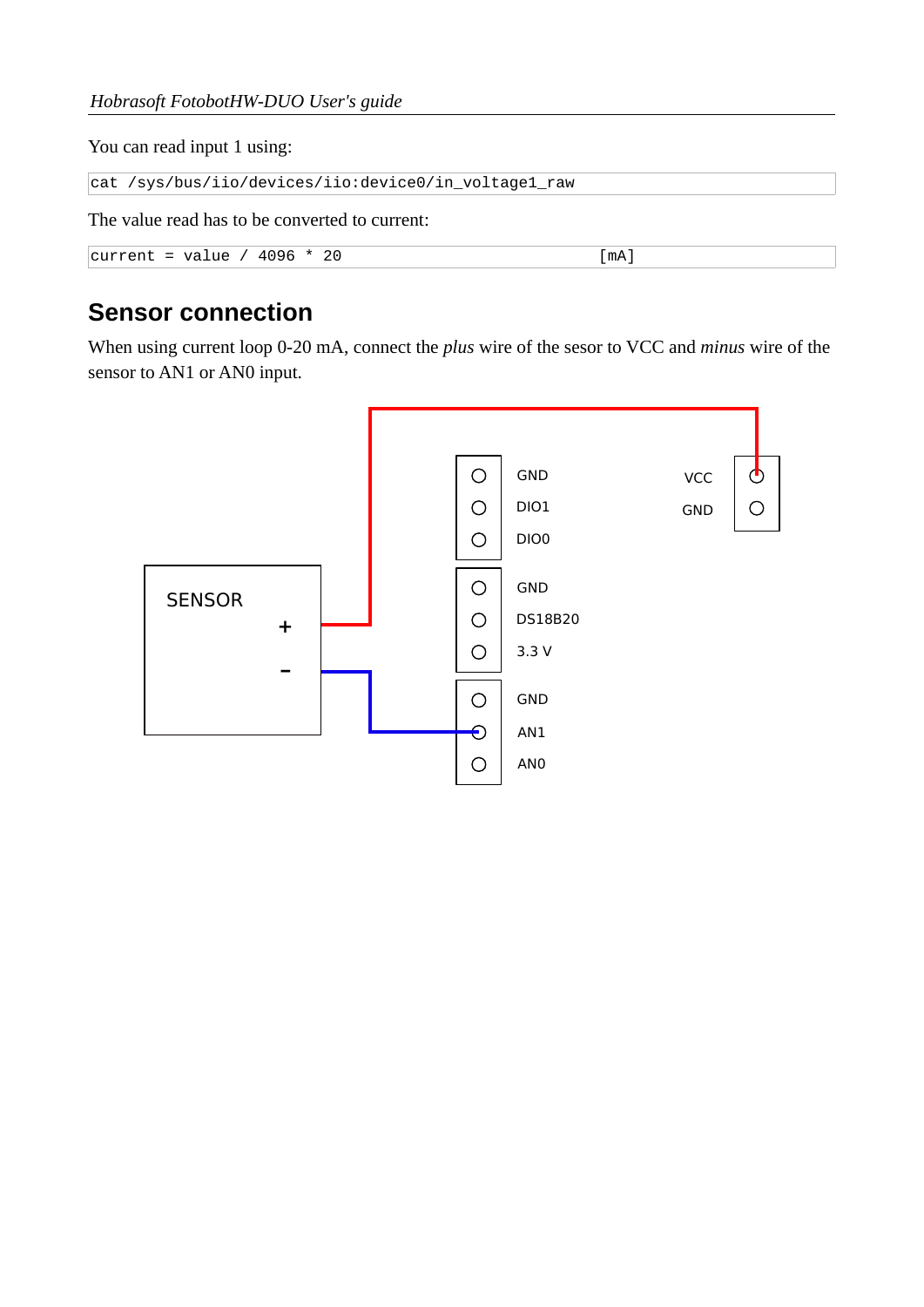## <span id="page-15-0"></span>**Real Time Clock**

Real time clock (RTC) uses rtc\_mcp7941x kernel module. The RTC chip is located on i2c bus 0x6f address.

Initialization should be made during the system startup:

echo mcp7941x 0x6f > /sys/class/i2c-adapter/i2c-2/new\_device

Write current system date and time to RTC:

hwclock -wu -f /dev/rtc0

Read RTC and set current system date and time:

hwclock -s -u -f /dev/rtc1

When you change the CR2032 battery, you should write current system date and time to RTC again, otherwise you would not be able to read any data from RTC.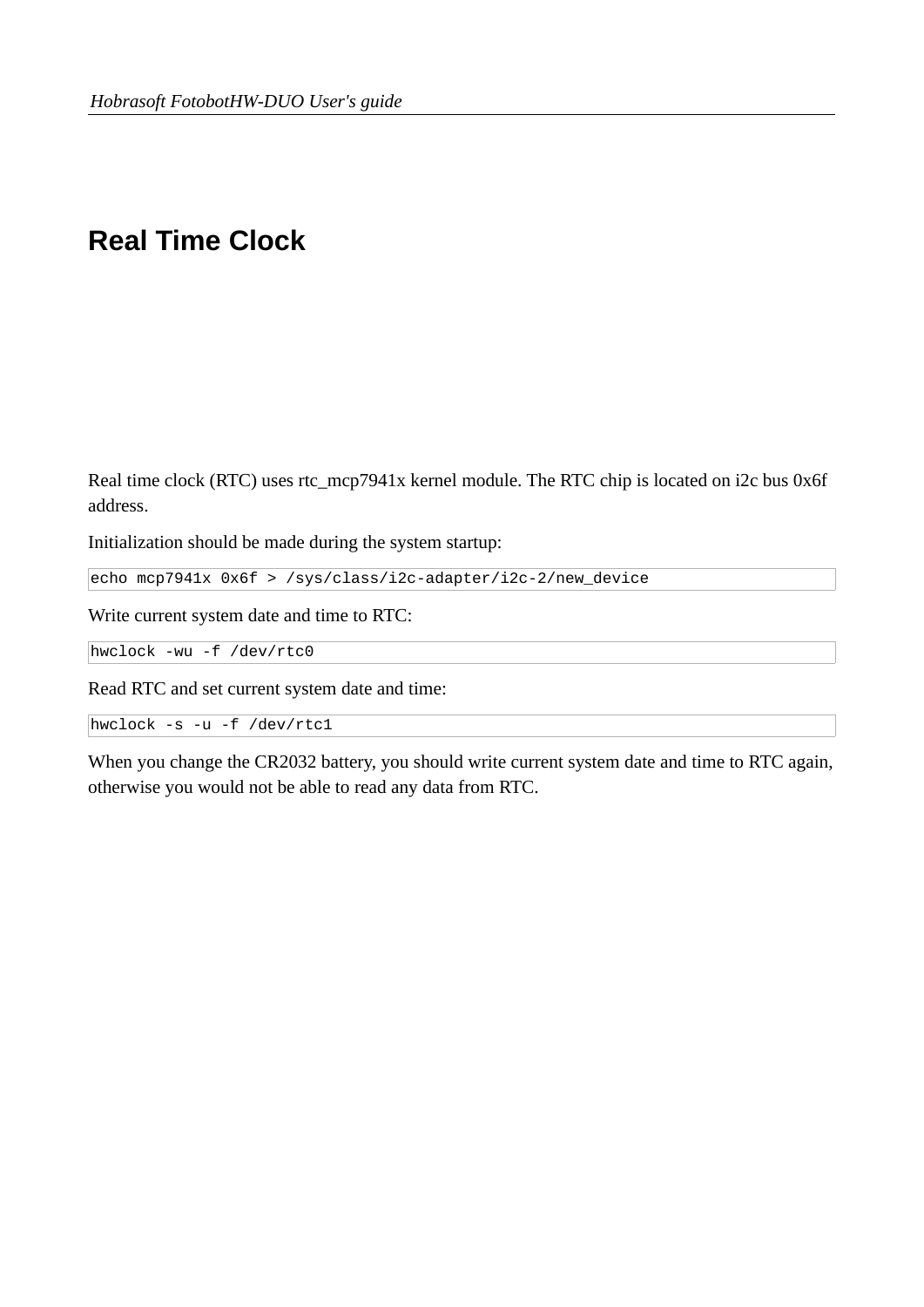# <span id="page-16-0"></span>**Serial ports**

There is no need to initialize serial ports. When the system is started with proper firmware, serial ports are initialized automatically.

Ports are labeled as RS232-A and RS232-B. Actual device names depends on Linux version and distribution. Usualy the device are named like this:

|           | BeagleBone UART | Pins         | Device                                         |
|-----------|-----------------|--------------|------------------------------------------------|
| $RS232-A$ | UART1           | P9.26, P9.24 | $\frac{\text{dev/} \text{ttyS1}}{\text{dev/}}$ |
| $RS232-B$ | UART2           | P9.22, P9.21 | /dev/ttyS2                                     |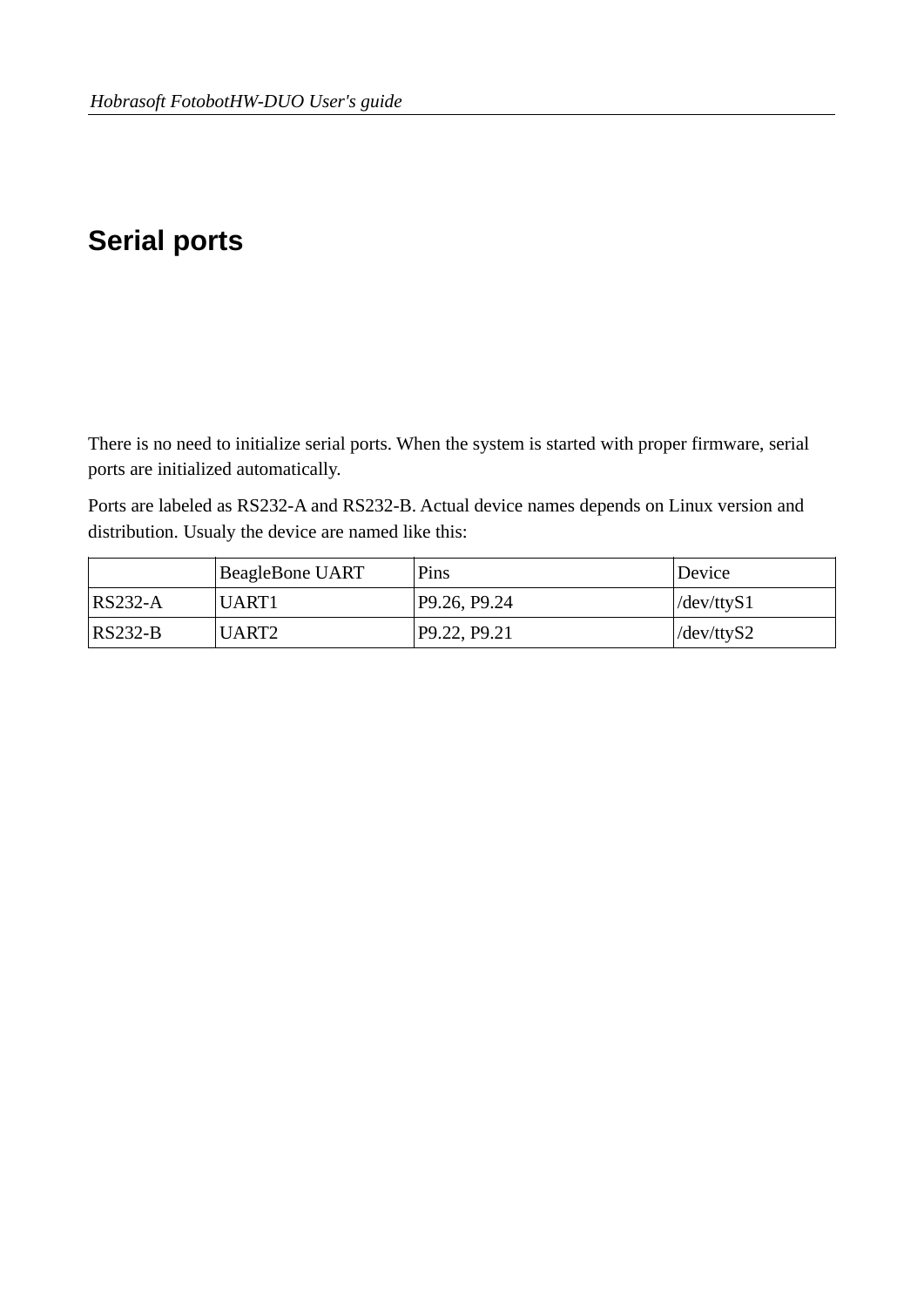## <span id="page-17-0"></span>**Thermometers**

The bus with thermometers of DS18B20 type can be connected to the device. The number of thermometers is not limited in Linux operating system. The number of reliably working thermometers is limited with bus length and the number of thermometers.



Each thermometer is available in the /sys/bus/w1/devices directory:

```
# ls /sys/bus/w1/devices
10-00080050204b w1_bus_master1
```
You can read temperature using:

```
cat /sys/bus/w1/devices/10-00080050204b/w1_slave
3c 00 4b 46 ff ff 09 10 2d : crc=2d YES 
3c 00 4b 46 ff ff 09 10 2d t=30187
```
Temperature here is 30.187 °C.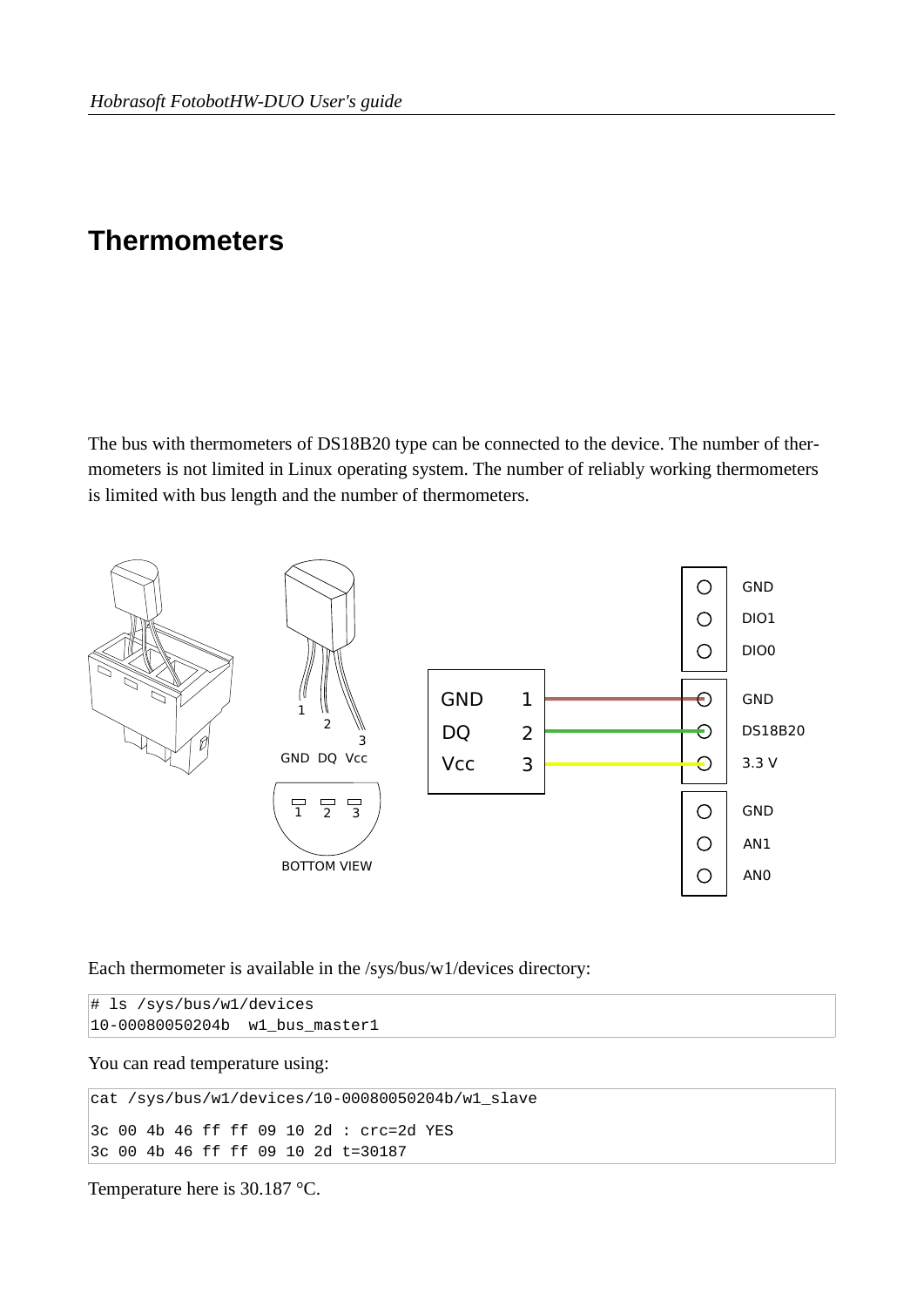# <span id="page-18-1"></span>**Specification**

| <b>Power supply</b>          |                                                   |
|------------------------------|---------------------------------------------------|
| Voltage                      | 7-24 V DC                                         |
| Current                      | max. 1.25 A                                       |
| <b>Open-collector output</b> |                                                   |
| Maximum Voltage              | 30 V                                              |
| <b>Maximum Current</b>       | 60 mA, fused                                      |
| Polarity                     | GND minus, DIO0 or DIO1 plus, must not be changed |
| <b>Digital inputs</b>        |                                                   |
| Maximum Voltage              | 30V                                               |
| <b>Relay output</b>          |                                                   |
| Contact rating               | 8 A, 250 VAC / 24 VDC                             |
| Maximum carrying current     | 10A                                               |
| Maximum switching voltage    | 400 VAC / 150 VDC                                 |
| Maximum switching power      | 2,000 VA / 192 W                                  |

## <span id="page-18-0"></span>**Fuses**

| F1             | AN <sub>1</sub>          | 80 mA           |
|----------------|--------------------------|-----------------|
| F <sub>2</sub> | AN <sub>0</sub>          | $80 \text{ mA}$ |
| F <sub>3</sub> | <b>VCC</b>               | 1.25A           |
| F4             | DIO <sub>0</sub>         | $80 \text{ mA}$ |
| F <sub>5</sub> | DIO1                     | $80 \text{ mA}$ |
| F <sub>6</sub> | DS18B20 signal           | $80 \text{ mA}$ |
| F7             | <b>DS18B20 VCC 3.3 V</b> | $80 \text{ mA}$ |